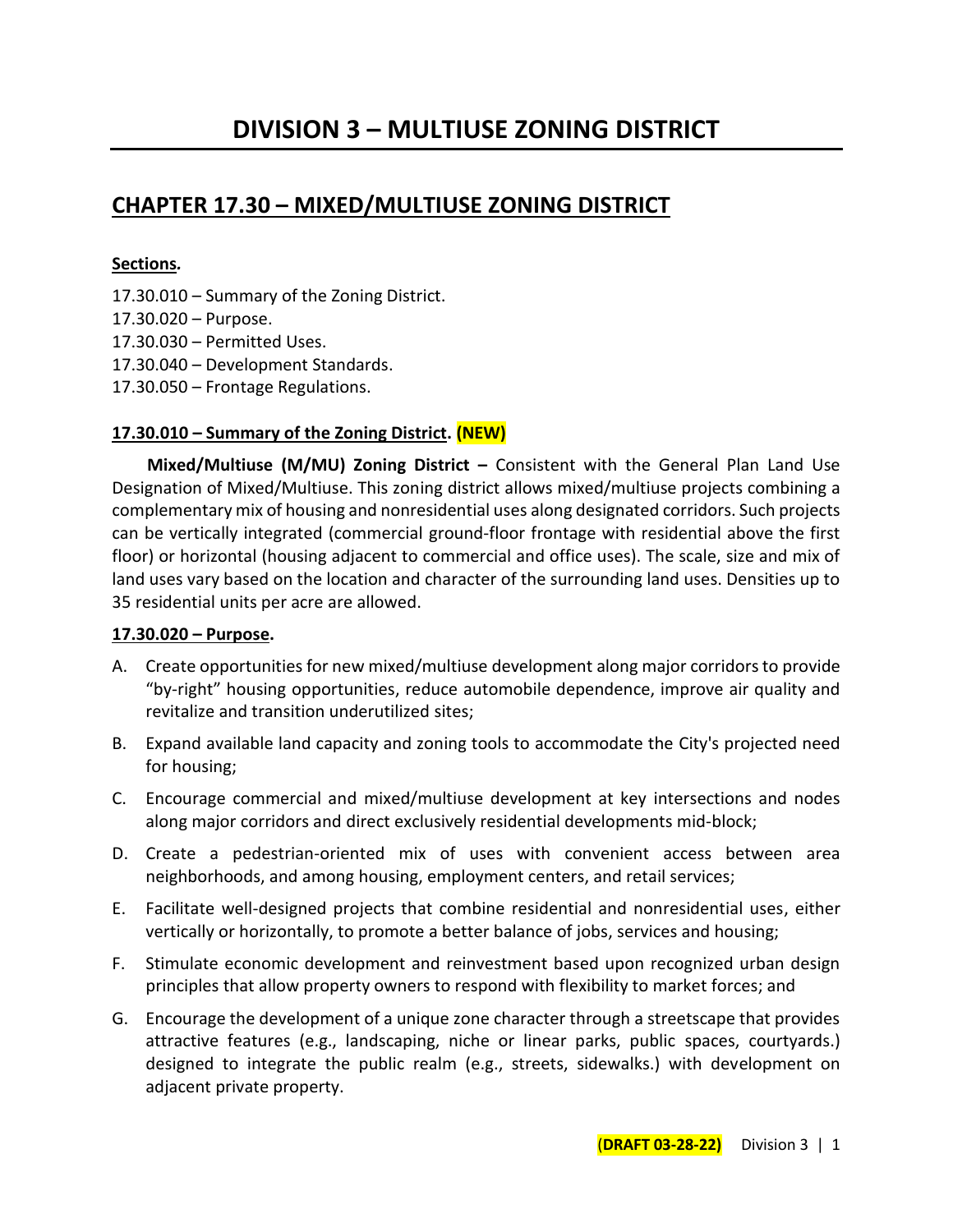### **17.30.030 – Permitted Uses. (FULLY UPDATED)**

- A. **Permitted Uses.** Table 17.30-1 prescribes the land use regulations for the M/MU zoning district. Additional regulations are denoted in the right-hand column. These designations apply strictly to the permissibility of land uses; applications for building structures may require other discretionary review.
- B. **Unlisted Uses.** Any land use not listed in Table 17.30-1 is not permitted in the M/MU zoning district, except as outlined in Section 17.12.050 (Rules and Measurements – Additional Permitted Uses) of this Title.

| Table 17.30-1 - Permitted Uses - Mixed/Multiuse Zoning District |              |              |
|-----------------------------------------------------------------|--------------|--------------|
| Residential - Main and Ancillary Uses                           | M/MU         | <b>Notes</b> |
| <b>Accessory building</b>                                       | P            | 17.110.020   |
| Accessory Dwelling Unit (ADU) and Junior ADU                    |              | 17.110.030   |
| Home occupation                                                 | P            | 17.110.040   |
| Live/work unit                                                  | M            | 17.110.050   |
| Mixed-use, horizontal                                           | P            | 17.110.060   |
| Mixed-use, vertical <sup>1</sup>                                | P            | 17.110.060   |
| Multiple-family, five (5) or more attached dwellings on a lot   | P            |              |
| Religious institutions housing (reserved)                       | --           | 17.110.070   |
| Senior housing                                                  | C            |              |
| <b>Community Care Uses</b>                                      |              |              |
| Adult daycare facility, general                                 | $\mathsf{C}$ |              |
| Childcare facility                                              | C            |              |
| Elder care or assisted living facility                          | $\mathsf{C}$ |              |
| Low Barrier Navigation Center -                                 |              |              |
| Less than 25 beds/occupants                                     | P            | 17.112.100   |
| 25 or more beds/occupants                                       | Α            | 17.112.100   |
| Residential care facility, general                              | C            |              |
| Supportive or transitional housing                              | P            |              |
| Public & Quasi-Public Uses                                      |              |              |
| Government or government related facility                       | P            |              |
| Recreation facility - public                                    | P            |              |

 $<sup>1</sup>$  For vertical mixed-use projects with residential, a minimum 50% of the total floor area shall be residential.</sup>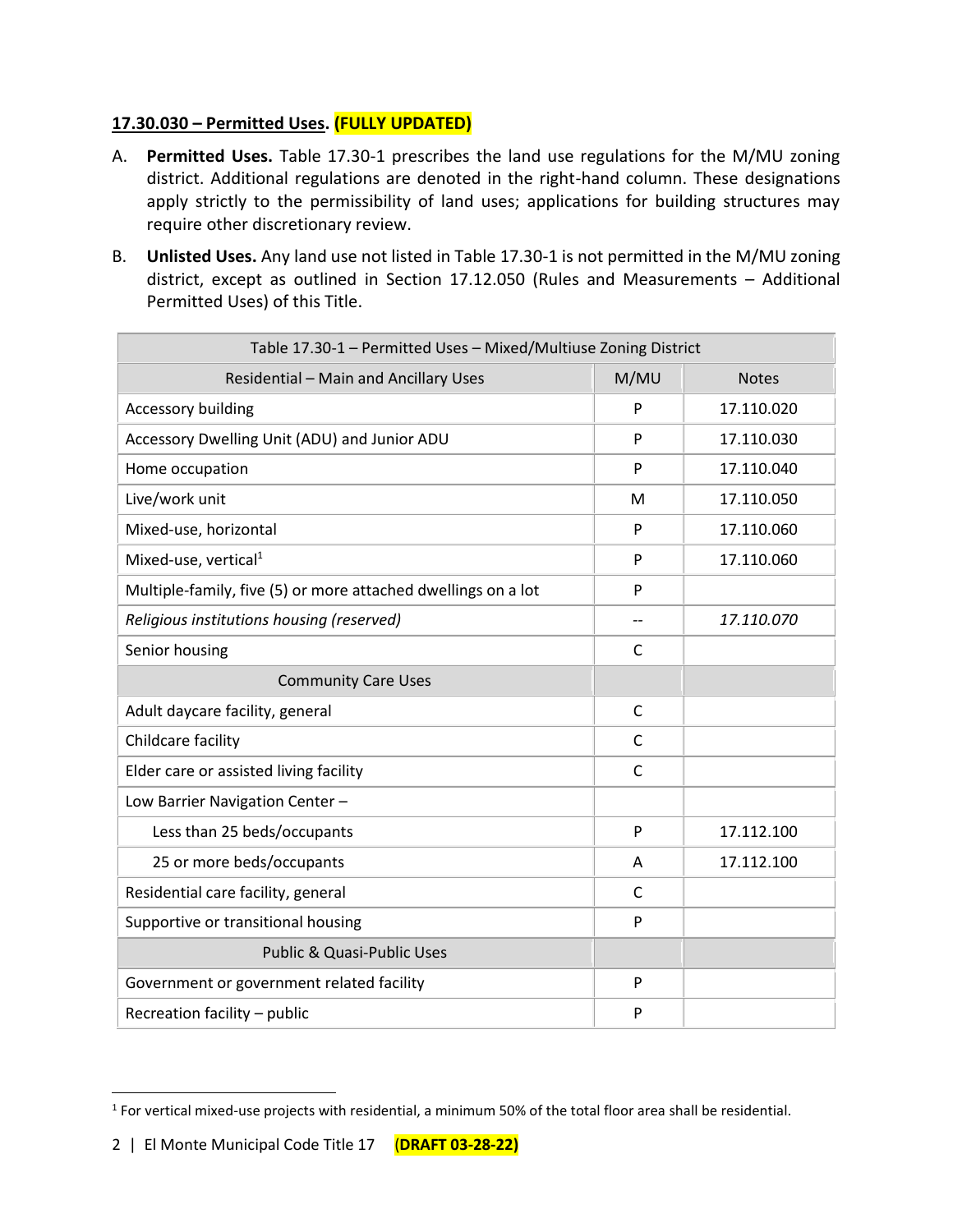| Table 17.30-1 - Permitted Uses - Mixed/Multiuse Zoning District (continued) |              |                    |
|-----------------------------------------------------------------------------|--------------|--------------------|
| Public & Quasi-Public Uses (continued)                                      | M/MU         | <b>Notes</b>       |
| School & educational facility -                                             |              |                    |
| College or university, public                                               | P            |                    |
| College or university, private                                              | C            |                    |
| K-12, public                                                                | P            |                    |
| K-12, private                                                               | C            |                    |
| Preschool, public                                                           | P            |                    |
| Preschool, private                                                          | C            |                    |
| Specialized education and training                                          | M            |                    |
| Tutoring and education center                                               | P            |                    |
| Urgent care medical center*                                                 | P            |                    |
| Utility facility                                                            | C            |                    |
| Wireless facility                                                           | See notes    | 17.90 & 17.92      |
| Assembly & Entertainment Uses                                               |              |                    |
| Ancillary entertainment*                                                    | P            |                    |
| Assembly or meeting facility                                                | C            |                    |
| Commercial entertainment                                                    | C            | 5.78 for billiards |
| Commercial recreation facility - indoor                                     | $\mathsf{C}$ |                    |
| Community center                                                            | P            |                    |
| Cultural institution                                                        | C            |                    |
| Family entertainment center                                                 | C            |                    |
| Gaming center or arcade                                                     | C            |                    |
| Nightclub                                                                   | C            | 5.32               |
| Religious institution                                                       | $\mathsf{C}$ |                    |
| <b>Retail &amp; Office Uses</b>                                             |              |                    |
| Alcohol sales-                                                              |              |                    |
| Assembly and entertainment use, on-site <sup>2</sup>                        | $\mathsf{C}$ | 17.112.030         |
| Bar or tavern, on-site                                                      | C            | 17.112.030         |
| Brew pub, on-site and off-site                                              | C            | 17.112.030         |
| Liquor store, off-site                                                      | $\mathsf{C}$ | 17.112.030         |

<sup>&</sup>lt;sup>2</sup> Only applicable for assembly and entertainment uses permitted in the M/MU zoning district.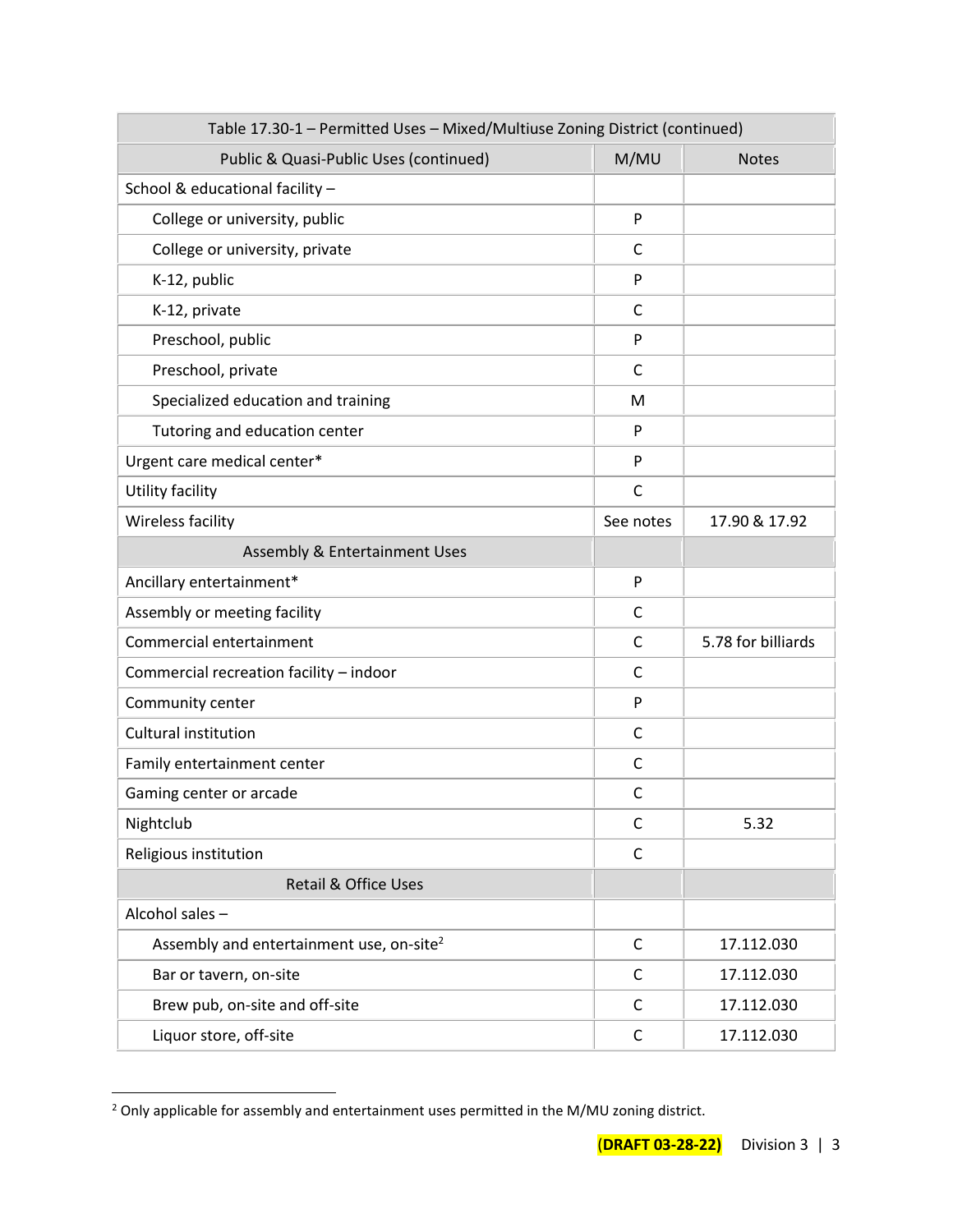| Table 17.30-1 - Permitted Uses - Mixed/Multiuse Zoning District (continued) |              |                   |
|-----------------------------------------------------------------------------|--------------|-------------------|
| Retail & Office Uses (continued)                                            | M/MU         | <b>Notes</b>      |
| Alcohol sales (continued) -                                                 |              |                   |
| Restaurant, limited hours, on-site*                                         | M            | 17.112.030        |
| Restaurant, on-site*                                                        | $\mathsf{C}$ | 17.112.030        |
| Retail store, off-site                                                      | C            | 17.112.030        |
| Cannabis activity, commercial - dispensary*                                 | P            | 5.18              |
| Convenience store or minimart*                                              | C            |                   |
| Food or beverage establishment -                                            |              |                   |
| Bakery or pâtisserie, retail*                                               | P            |                   |
| Coffeehouse or café*                                                        | P            |                   |
| <b>Outdoor seating</b>                                                      | P            | 17.112.120        |
| Restaurant*                                                                 | P            |                   |
| Grocery store*                                                              | P            |                   |
| Multiple-tenant commercial center*                                          | M            | 17.112.110        |
| Offices $-$                                                                 |              |                   |
| Ancillary*                                                                  | P            |                   |
| Administrative, business professional*                                      | P            |                   |
| Government*                                                                 | P            |                   |
| Medical*                                                                    | P            |                   |
| Office supply store*                                                        | P            |                   |
| Pharmacy*                                                                   | P            |                   |
| Retail sales (unless listed as a separate use)*                             | P            |                   |
| Secondhand vendor*                                                          | M            | 5.68 & 17.112.160 |
| Showroom sales                                                              | P            |                   |
| Significant tobacco retailer                                                | C            | 17.112.170        |
| Temporary use (reserved)                                                    | T            | 17.124            |
| <b>Service Uses</b>                                                         | M/U          | <b>Notes</b>      |
| Animal service -                                                            |              |                   |
| Animal grooming                                                             | P            |                   |
| Veterinary service or animal hospital/clinic                                | P            |                   |
| Appliance or electronics repair                                             | P            |                   |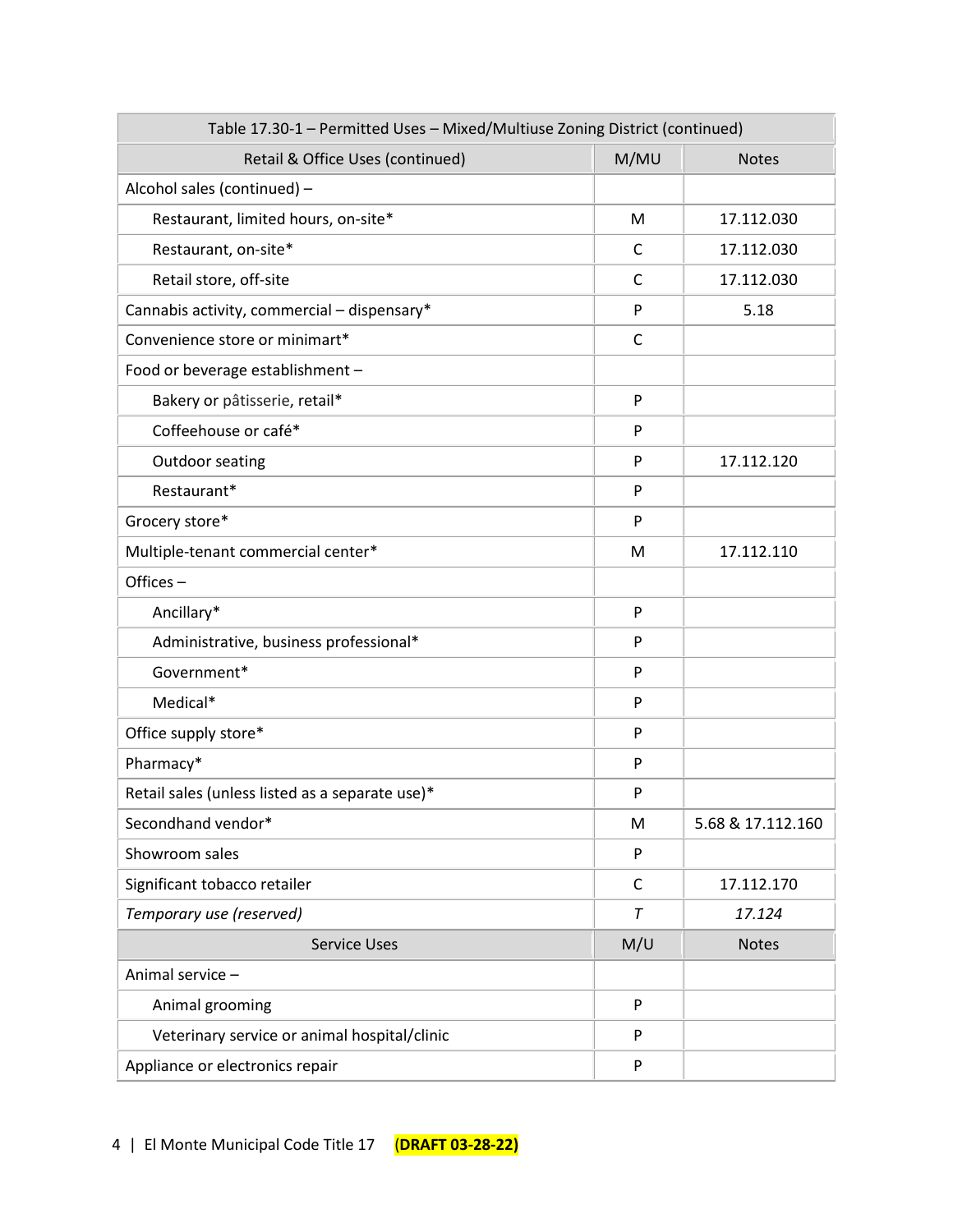| Table 17.30-1 - Permitted Uses - Mixed/Multiuse Zoning District (continued) |              |                   |
|-----------------------------------------------------------------------------|--------------|-------------------|
| Service Uses (continued)                                                    | M/U          | <b>Notes</b>      |
| Automated Teller Machine (ATM), walk-up*                                    | P            | 17.112.050        |
| Drive-through business-                                                     |              |                   |
| Food or beverage establishment                                              | $\mathsf{C}$ | 17.112.080        |
| Service or retail                                                           | M            | 17.112.080        |
| Financial institution*                                                      | P            |                   |
| Funeral home or mortuary                                                    | P            |                   |
| <b>Hotels and motels</b>                                                    | C            | 5.48 & 17.112.090 |
| Office concierge service*                                                   | P            |                   |
| Personal service use -                                                      |              |                   |
| General*                                                                    | P            | 17.112.140        |
| Restricted*                                                                 | м            | 17.112.140        |
| Philanthropic or charitable institution                                     | C            |                   |
| Recycling facility -                                                        |              |                   |
| Mobile                                                                      | P            | 17.112.150        |
| Self-service                                                                | M            | 17.112.150        |
| Wedding chapel                                                              | M            |                   |
| <b>Industrial &amp; Transportation Uses</b>                                 |              |                   |
| Vehicle parking-                                                            |              |                   |
| Attendant parking or valet parking                                          | $\mathsf{C}$ |                   |
| Car sharing, residential or nonresidential use                              | M            | 17.070.0710(C)    |
| Parking structure <sup>3</sup>                                              | M            |                   |
| Shared parking                                                              | M            | 17.070.0710(D)    |

Key:

- \* Pedestrian oriented use and may occupy the ground floor of a vertical mixed-use building. Other uses shall not be permitted.
- -- Not permitted.
- P Permitted by-right.
- A Permitted after review and approval of an Administrative Permit (AP).
- T Permitted after review and approval of a Temporary Use Permit (TUP).
- M Permitted after review and approval of a Minor Use Permit (MUP).
- C Permitted after review and approval of a Conditional Use Permit (CUP).

<sup>&</sup>lt;sup>3</sup> Parking structures shall be ancillary to a permitted use.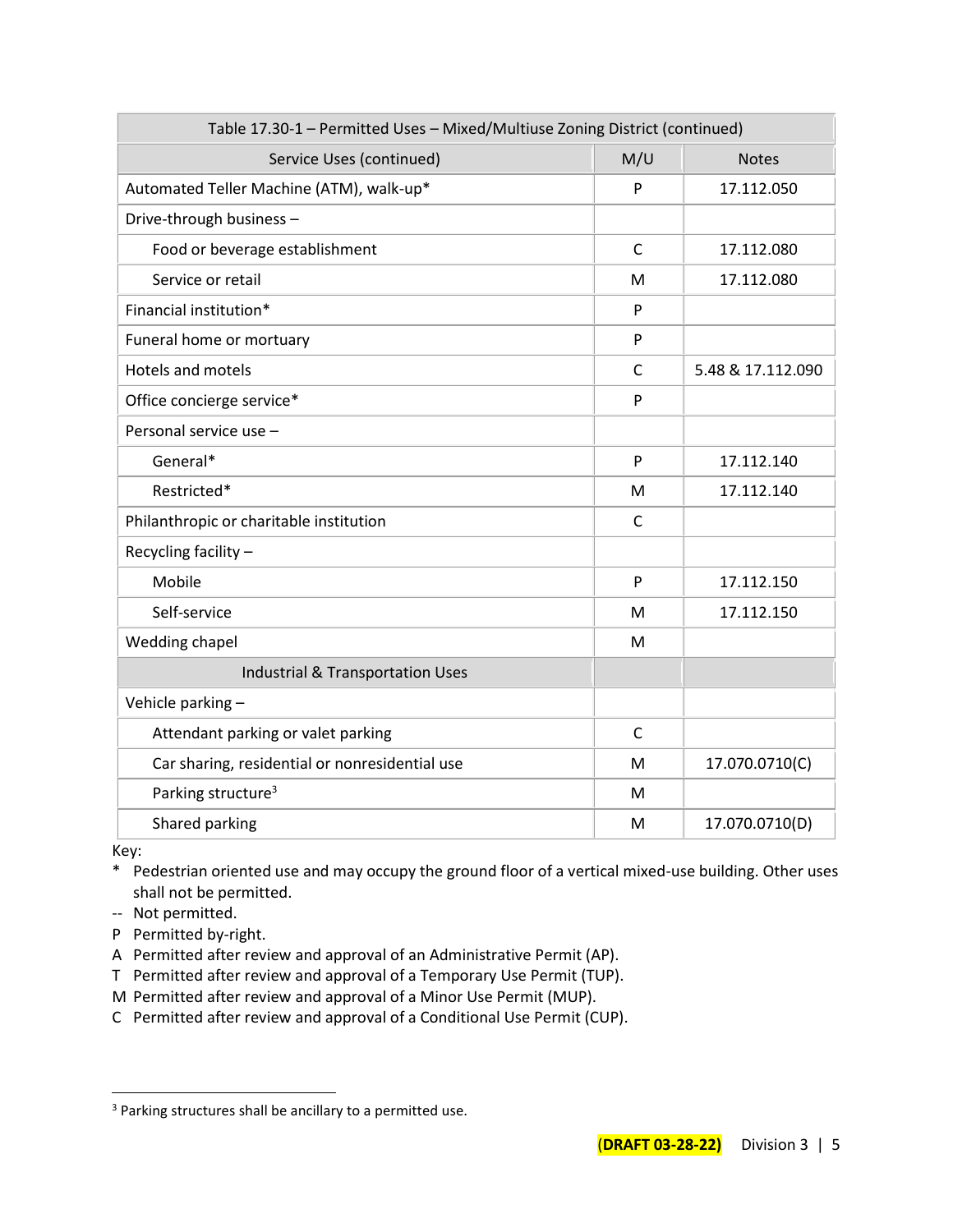#### **17.30.040 – Development Standards. (FULLY UPDATED)**

- A. **Development Standards.** Table 17.30-2 prescribes the development standards for the Mixed/Multiuse zoning district.
- B. **Commercial and Mixed-use Nodes.** Vertical mixed-use, commercial square footage or community uses (e.g. libraries, public plazas) shall be located at the following intersections:
	- 1. Peck Road and the following cross streets: Lower Azusa Road, Lambert Avenue, Forest Grove Street and Ramona Boulevard.
	- 2. Garvey Avenue and the following cross streets: Merced Avenue, Santa Anita Avenue, Tyler Avenue and Peck Road.
	- 3. Durfee Avenue and Elliott Avenue.

| Table 17.30-2 - Development Standards - Mixed/Multiuse Zoning District |                                                                                                                                                                                 |  |
|------------------------------------------------------------------------|---------------------------------------------------------------------------------------------------------------------------------------------------------------------------------|--|
| Development Standard <sup>4</sup>                                      | <b>All Projects</b>                                                                                                                                                             |  |
| Land use description                                                   | Mixed/Multiuse                                                                                                                                                                  |  |
| Maximum height <sup>5</sup>                                            | 4 stories & 50 ft.                                                                                                                                                              |  |
| Minimum yard setbacks -                                                |                                                                                                                                                                                 |  |
| Front and street side                                                  | Min. 5 ft. & max. 15 ft.                                                                                                                                                        |  |
| Interior side and rear                                                 | $0$ ft.                                                                                                                                                                         |  |
| Additional buffer standards -                                          |                                                                                                                                                                                 |  |
| Street side when abutting<br>an R-zoned property                       | 10 ft. for the first 20 ft. from the R-zoned property line                                                                                                                      |  |
| Interior side when abutting<br>an R-zoned property                     | 15 ft.                                                                                                                                                                          |  |
| Rear when abutting an<br>R-zoned property                              | 20 ft.                                                                                                                                                                          |  |
| Minimum Distance between<br>buildings                                  | 20 ft. if one of the buildings is greater than 30 ft. high;<br>15 ft. if one of the buildings is 20 ft. to 30 ft. high; and<br>10 ft. in all other instances                    |  |
| Maximum lot coverage                                                   | 80%                                                                                                                                                                             |  |
| Minimum parking standards -                                            |                                                                                                                                                                                 |  |
| Surface parking                                                        | Shall be set back 10 ft. along major and secondary<br>arterials (see 2011 General Plan Figure C-4);<br>Shall meet minimum yard setbacks for all other<br>streets property lines |  |

<sup>4</sup> All street setbacks that separate a driveway or parking area shall be fully landscaped as prescribed in Sections 17.72.040, 17.72.050 and 17.72.060.

<sup>&</sup>lt;sup>5</sup> Refer to Section 17.60.030 for additional height exceptions and restrictions.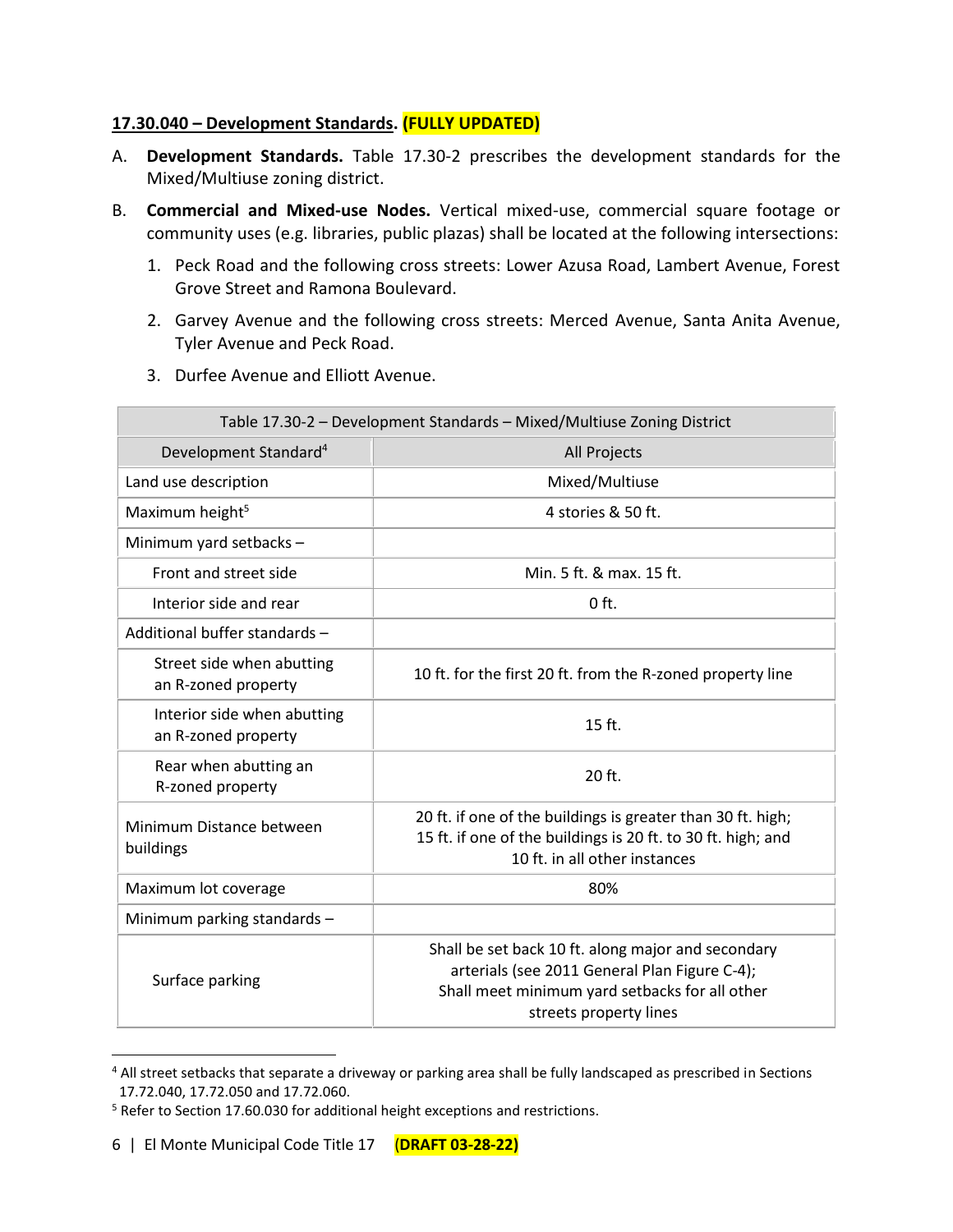| Table 17.30-2 - Development Standards - Mixed/Multiuse Zoning District (continued) |                                                                                                                                     |                                                                       |  |
|------------------------------------------------------------------------------------|-------------------------------------------------------------------------------------------------------------------------------------|-----------------------------------------------------------------------|--|
| Development Standard                                                               | All Projects                                                                                                                        |                                                                       |  |
| Above-ground structure                                                             | Ground level shall be fully screened and set back<br>10 ft. from any front or street side property line                             |                                                                       |  |
| Garage/tuck-under parking                                                          |                                                                                                                                     | Shall not face a front or street side property line                   |  |
| Underground parking                                                                | Any ramps shall be fully screened with landscaping<br>and set back a minimum 10 ft. from any front or<br>street side property line  |                                                                       |  |
|                                                                                    | Projects with Nonresidential                                                                                                        |                                                                       |  |
| Minimum public open space area <sup>6</sup>                                        | For projects with more than 3,500 sq. ft. of nonresidential<br>space = $10\%$ of the combined nonresidential footprint <sup>7</sup> |                                                                       |  |
| Maximum Floor Area Ratio (FAR)                                                     | 1.0 (for the nonresidential portion only)                                                                                           |                                                                       |  |
|                                                                                    | Residential Only <sup>8</sup>                                                                                                       | Mixed-use w/ Residential <sup>9</sup>                                 |  |
| Minimum lot area                                                                   | 20,000 sq. ft.                                                                                                                      | 25,000 sq. ft.                                                        |  |
| Minimum lot frontage                                                               | 100 linear ft.                                                                                                                      | 120 linear ft.                                                        |  |
| Minimum density                                                                    | 25 units/acre                                                                                                                       | 15 units/acre if FAR is >0.30<br>20 units/acre if FAR is 0.10 to 0.30 |  |
|                                                                                    | Project with Residential                                                                                                            |                                                                       |  |
| Maximum density by lot area -                                                      |                                                                                                                                     |                                                                       |  |
| Up to 25,000 sq. ft.                                                               | 1 unit/1,700 sq. ft. or 27.2 units/acre                                                                                             |                                                                       |  |
| 25,001 to 30,000 sq. ft.                                                           | 1 unit/1,500 sq. ft. or 29.0 units/acre                                                                                             |                                                                       |  |
| 30,001 to 35,000 sq. ft.                                                           | 1 unit/1,400 sq. ft. or 31.1 unit/acre                                                                                              |                                                                       |  |
| 35,001 to 40,000 sq. ft.                                                           | 1 unit/1,300 sq. ft. or 33.5 units/acre                                                                                             |                                                                       |  |
| Over 40,000 sq. ft.                                                                | 1 unit/1,244 sq. ft. or 35.0 units/acre                                                                                             |                                                                       |  |
|                                                                                    | <b>Residential Only</b>                                                                                                             | Mixed-use w/ Residential <sup>10</sup>                                |  |
| Open space -                                                                       |                                                                                                                                     |                                                                       |  |
| Minimum overall                                                                    | 250 sq. ft.                                                                                                                         | 200 sq. ft.                                                           |  |
| Minimum private per unit                                                           | 60 sq. ft.<br>40 sq. ft.                                                                                                            |                                                                       |  |
| Minimum common                                                                     | 100 sq. ft.<br>80 sq. ft.                                                                                                           |                                                                       |  |

<sup>6</sup> Refer to Section 17.30.070 for additional requirements.

<sup>&</sup>lt;sup>7</sup> The public open space amenity may be divided into subareas, provide each subarea is a minimum 350 square feet.

<sup>&</sup>lt;sup>8</sup> The residential only minimums shall only apply to properties that abut a major or secondary arterial (see 2011 General Plan Figure C-4).

 $9$  For mixed-use projects with residential, a minimum 50% of the total floor area shall be for residential uses.

<sup>&</sup>lt;sup>10</sup> The reduced open space standards shall only apply to units that are within a vertical mixed-use building.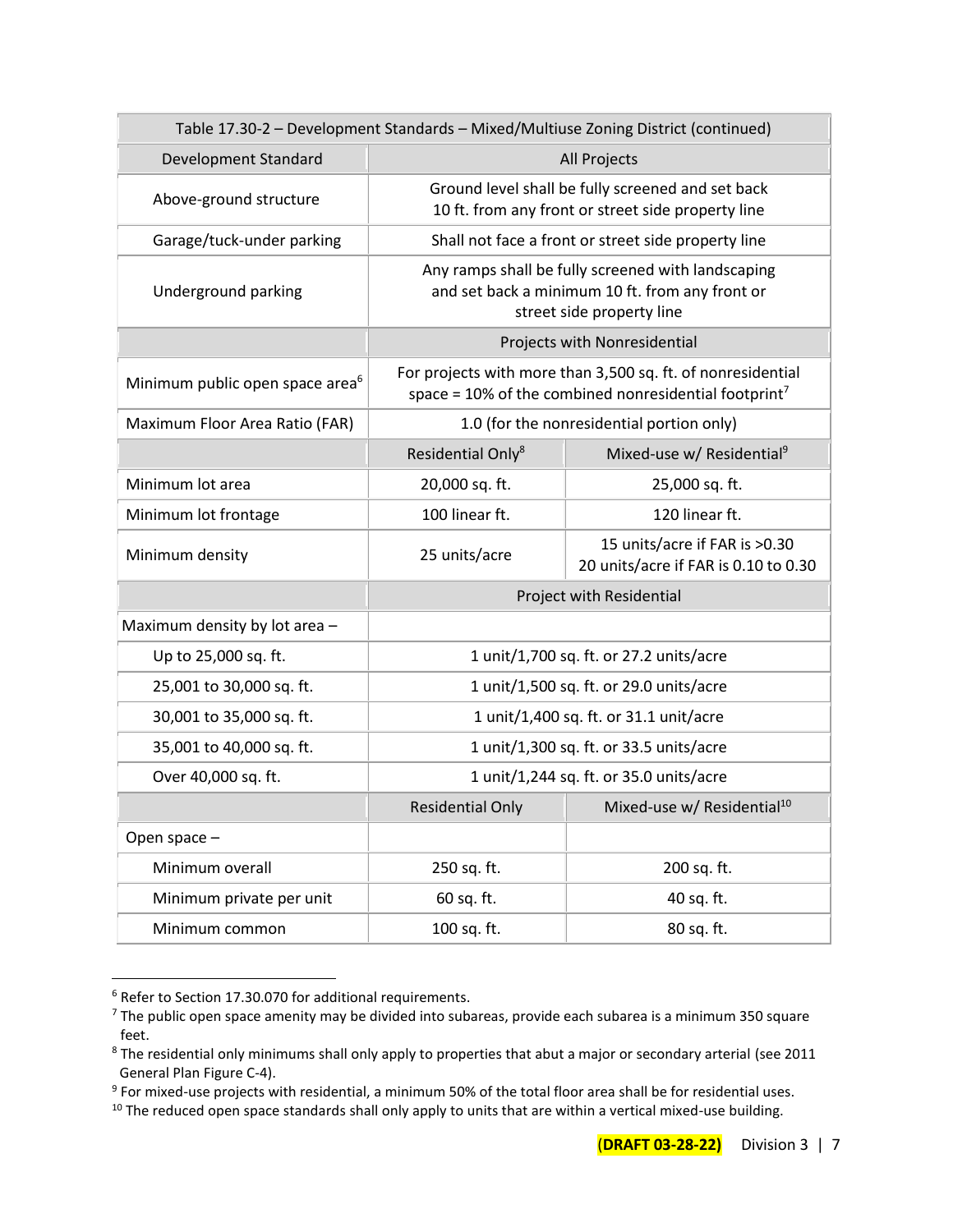#### C. **Residential Open Space Requirements:**

- 1. Private open space:
	- a. Private open space areas shall be provided for each unit as outlined in Table 17.30-2. Such spaces shall be directly accessible from the unit it serves.
	- b. Private open space areas shall have a minimum dimension of six (6) linear feet horizontally in each direction with an unobstructed vertical height of seven (7) feet. The minimum dimension may be reduced to four (4) feet for upper floor balconies. In addition, it shall be enclosed by a fence or building walls on all sides.
- 2. Common open space:
	- a. Common open space areas shall be provided for each unit as outlined in Table 17.30-2. Such spaces shall be conveniently located and accessible to all units.
	- b. Common open space areas shall have a minimum dimension of 15 linear feet horizontally in each direction with an unobstructed vertical height of seven (7) feet. In addition, each area shall have a minimum overall area of 500 square feet.
- 3. Balconies and recreation rooms:
	- a. Up to 75 percent of the overall open space may be in the form of balconies. When used as private open space, it shall be directly accessible from the unit it serves.
	- b. Up to 30 percent or 600 square feet, whichever is greater, of the common open space areas may be in the form of recreation rooms.
- 4. Recreational amenities. For projects with 25 or more units, one (1) common recreational amenity shall be provided for each 25 units or fraction thereof. The following listed amenities satisfy the above recreational facilities requirements. Recognizing that certain facilities serve more people than others, have a wider interest or appeal and/or occupy more area, specified items may be counted as two (2) amenities, as noted.
	- a. Clubhouse (2).
	- b. Swimming pool (2).
	- c. Sauna (1).
	- d. Jacuzzi (1).
	- e. Tennis court (1 per court).
	- f. Basketball court (1 per court).
	- g. Racquetball court (1 per court).
	- h. Bocce ball court (1 per 2 courts).
	- i. Weightlifting facility (1).
	- j. Children's playground equipment (1).
	- k. Citrus or vegetable gardens (1).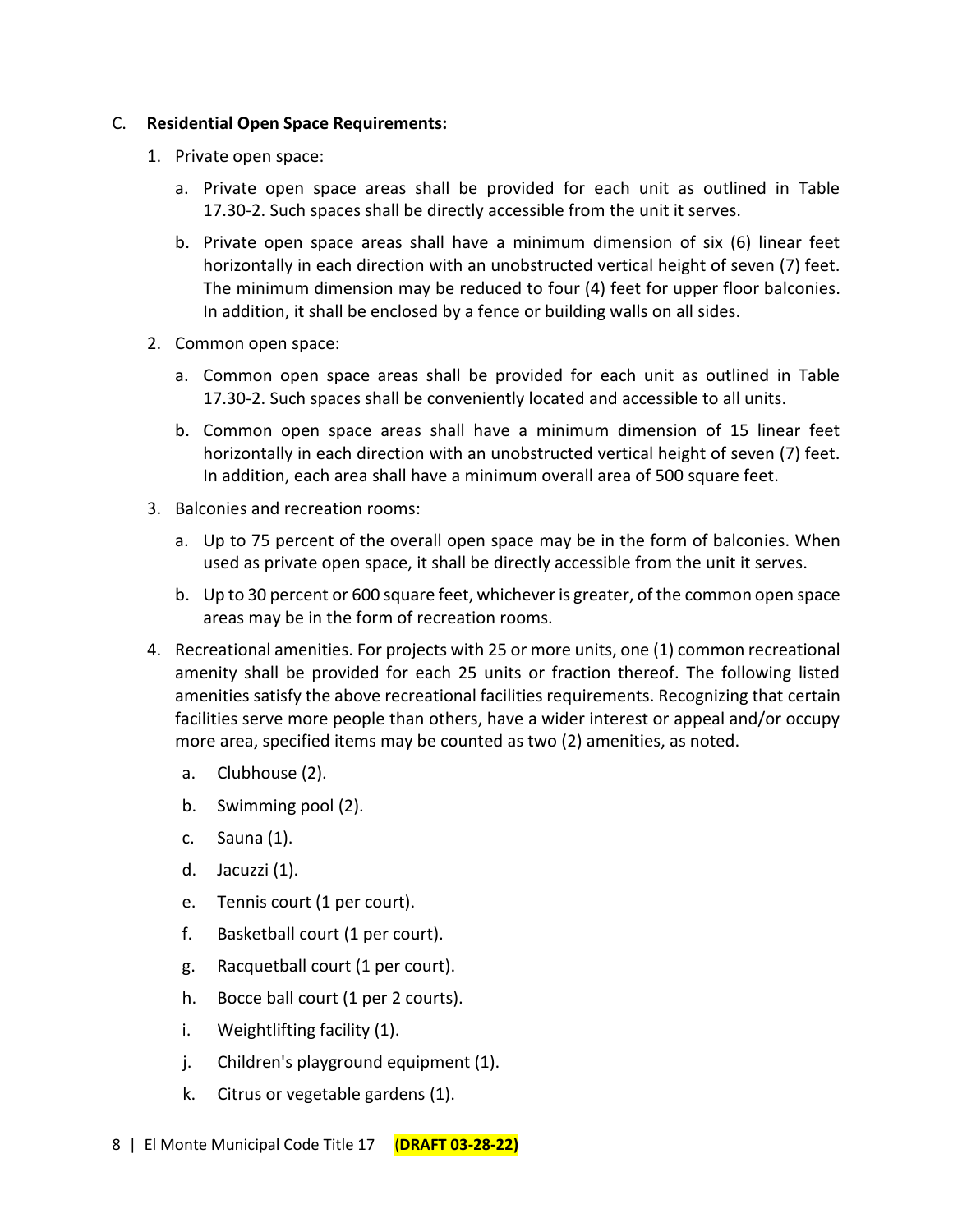- l. Day care facility (2).
- m. Other recreational amenities deemed adequate by the Community Development Director.
- C. **Public Open Space Requirements.** Each project proposed within a mixed/multiuse zoning district must include a public open space amenity, or some form of physical interface for the pedestrian. Such features may include, but not be limited to:
	- 1. Formal plazas. A formal plaza would be a publicly accessible open space which has a design that is influenced by classical urban planning design. A formal plaza would typically include some sort of central water fountain and/or symmetrical landscaping. The formal plaza shall have a minimum dimension of 15 linear feet horizontally in each direction with an unobstructed vertical height of seven (7) feet.
	- 2. Urban gardens. An urban garden can be located on the ground level, or on upper levels of a structure. Urban gardens may include ornamental landscaping arranged in raised or at-grade planters or planting areas, potted plants and trees. Sculptures or other forms of public art would typically be included within the urban garden. The formal plaza shall have a minimum dimension of 15 linear feet horizontally in each direction with an unobstructed vertical height of seven (7) feet.
	- 3. Covered colonnades. Colonnades are linear in design and generous in depth. The intent is to provide a comfortably wide, covered pathway that is adjacent to the openings of a building. Sometimes the second floor of a building is utilized to create the "covered" element of the colonnade.
	- 4. Sidewalk dining. Sidewalk dining may occur wherever a sidewalk space is ample enough to accommodate dining furniture without impeding pedestrian access of the sidewalk. Sidewalk dining may be defined with a railing or planters, or be open and accessible.
	- 5. Pedestrian alleys and walkways. A pedestrian alley or walkway is typically a "lane" that does not follow the alignment of a vehicular street, but provides a pedestrian access to a public space or some other feature within the interior of a development. They must be designed in such a manner as to be inviting to pedestrians. Therefore, issues such as lighting, security, line of sight, cleanliness and visual appeal are important considerations to a well-designed pedestrian alley or walkway. Public art, street furniture and access to shops and public spaces are features of pedestrian alleys and walkways.
- E. **Other Development Standards.** Table 17.30-3 denotes additional development standards found in other Chapters or Sections of this Title that apply to the M/MU zoning district:

| Table 17.30-3 - Other Development Standards |                           |  |
|---------------------------------------------|---------------------------|--|
| Development Standard                        | <b>Chapter or Section</b> |  |
| Height exceptions and restrictions          | 17.60.030                 |  |
| Landscaping                                 | 17.72 & 17.74             |  |
| Outdoor display and storage                 | 17.60.040                 |  |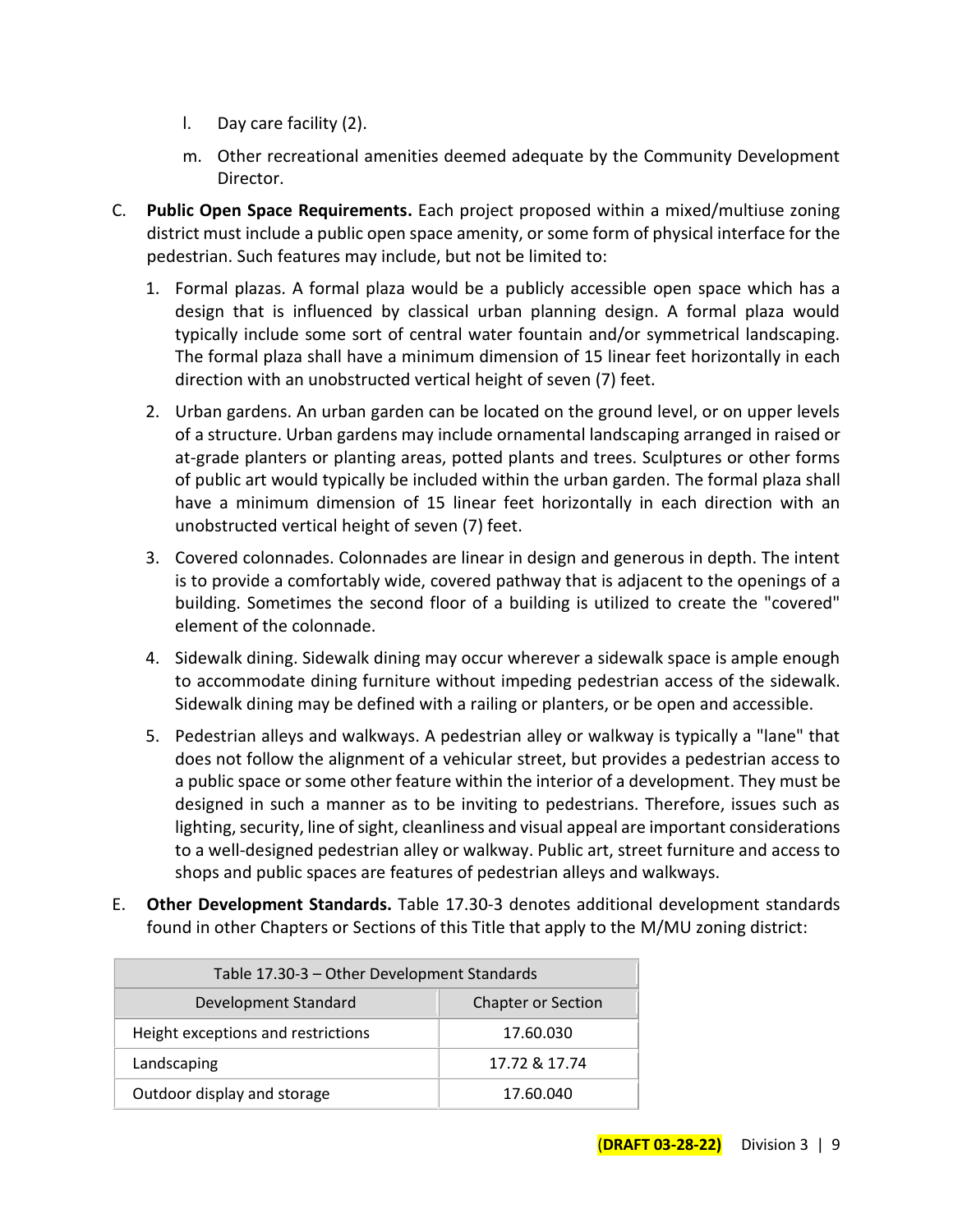| Table 17.30-3 - Other Development Standards (continued) |                           |  |
|---------------------------------------------------------|---------------------------|--|
| Development Standard                                    | <b>Chapter or Section</b> |  |
| Outdoor lighting                                        | 17.60.050                 |  |
| Parking                                                 | 17.70                     |  |
| Refuse storage facilities                               | 17.60.080                 |  |
| Screening                                               | 17.60.100                 |  |
| Security bars                                           | 17.60.110                 |  |
| Walls, fences and hedges                                | 17.60.120                 |  |

## **17.30.050 – Frontage Regulations. (FULLY UPDATED)**

#### A. **Retail Storefronts:**

- 1. Elevation of ground floor. The ground floor elevation shall be located near the elevation of the sidewalk to minimize the need for external steps and external ADA ramps at public entrances.
- 2. Minimum ground floor plate height. The minimum height shall be 12 feet floor-to-floor.
- 3. Storefront entrances. All ground floor tenants that have street frontage shall have an entrance that fronts a street.
- 4. Lobby entrances. Lobby entrances to upper floor tenantsshall be located on an elevation fronting a street.
- 5. Recessed entrances. Entrances may be recessed into the facade.
- 6. Display windows. A minimum 50 percent of ground floor elevations that front a street shall be large storefront display windows.
- 7. Awnings and marquees. Awnings or marquees shall be incorporated over storefront windows and entrances. Awning and marquees may project up to six (6) feet from the facade and extend over the sidewalk provided that at least eight (8) feet of vertical clearance is provided.
- 8. Projecting elements. Projecting elements such as balconies, shade structure and bay windows may project up to four (4) feet into a street yard setback.

## B. **Residential Fronts:**

- 1. Elevation of ground floor. The ground floor elevation shall be located within three (3) feet of the ground surface of the adjacent sidewalk or walkway.
- 2. Minimum ground floor plate height. The minimum height shall be nine (9) feet floor-tofloor.
- 3 Ground floor unit entrances. Entrances to ground floor units that have street frontage may be provided through a common lobby entrance and/or by private entrances from the adjacent sidewalk.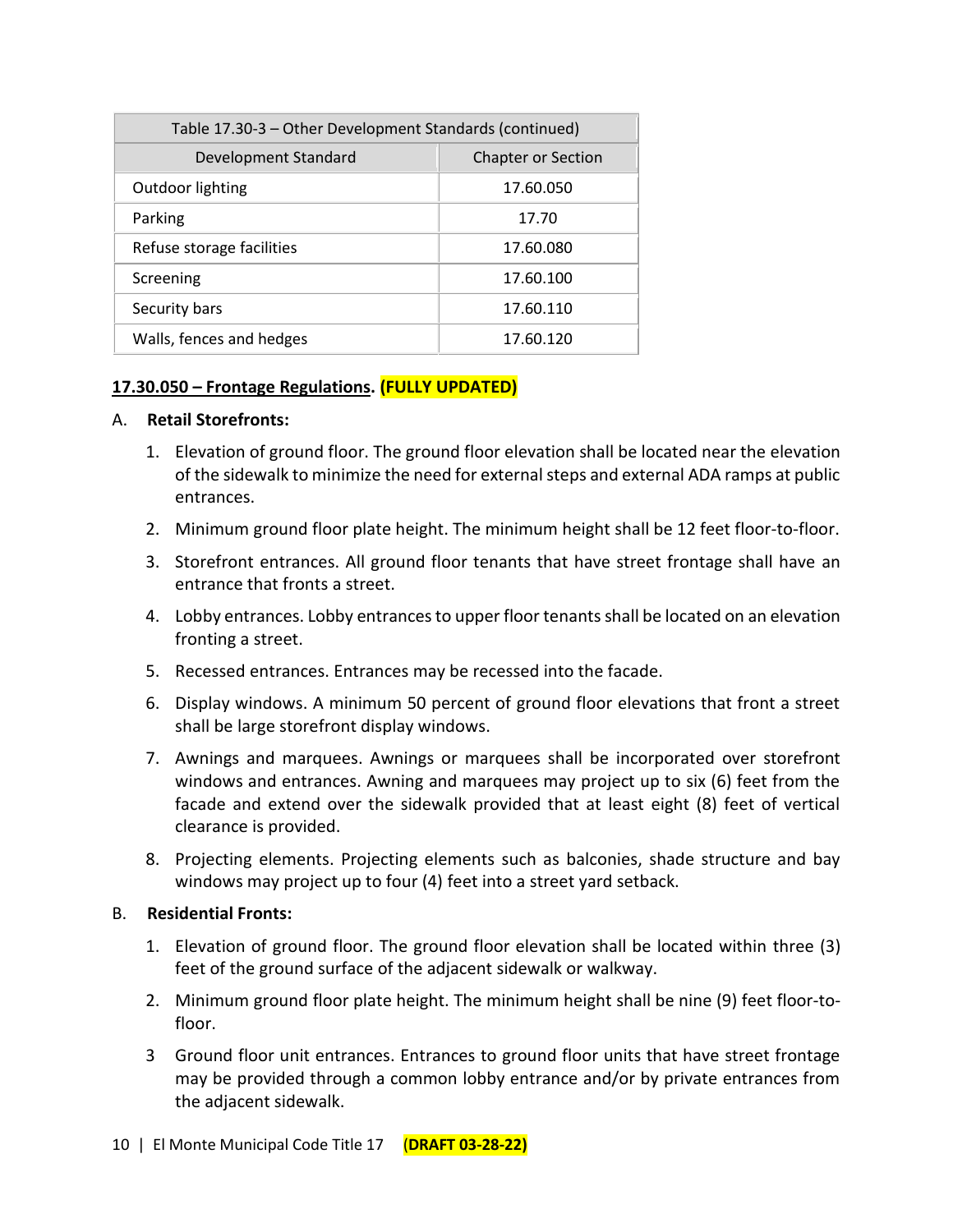- 4. Upper floor unit entrances. Entrances to upper floor units may be provided through a common lobby entrance and/or by a common entrance along an elevation fronting a street.
- 5. Recessed entrances. Entrances may be recessed into the facade.
- 6. Stoops and front porches. Stoops and front porches may be provided in front of building and unit entrances. Stoops and front porches may project up to four (4) feet into a street yard setback.
- 7. Projecting elements. Projecting elements such as balconies, roof overhangs, shade structures, and bay windows on upper floors may project four (4) feet into a street yard setback.
- C. **Director Adjustments.** The Community Development Director may reduce the minimum ground floor plate height by ten (10) percent if lower heights are necessary to meet Los Angeles County Fire Department requirements. However, the elevation should still be designed to give the appearance that the standard is being met.